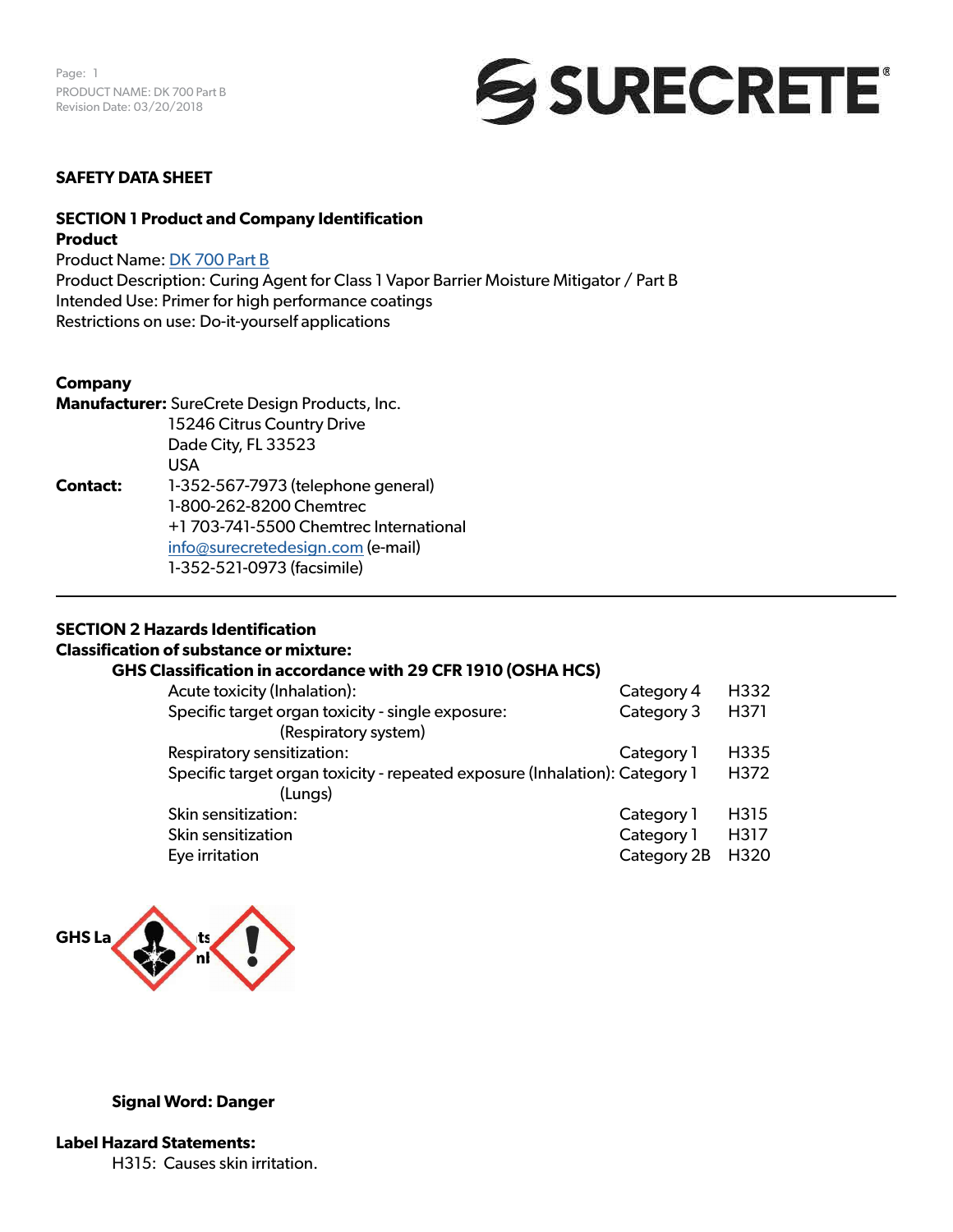

- H317: May cause an allergic skin reaction.
- H320: Causes eye irritation.
- H332: Harmful if inhaled.
- H334: May cause allergy or asthma symptoms or breathing difficulties if inhaled.
- H335: May cause respiratory irritation.
- H372: Causes damage to organs (Lungs) through prolonged or repeated exposure if inhaled.

#### **Label Precautionary Statements:**

- P261: Avoid breathing dust, mist, gas, vapors or spray.
- P264: Wash skin and face thoroughly after handling.
- P270: Do not eat, drink or smoke when using this product.
- P271: Use only outdoors or in a well-ventilated area.
- P272: Contaminated work clothing must not be allowed out of the workplace.
- P280: Wear protective gloves.

P284: In case of inadequate ventilation wear respiratory protection. The type of respiratory protection selected must comply with the requirements set forth in OSHA's Respiratory Protection Standard (29 CFR 1910.134) or regional standards. For additional details, see section 8 of the SDS.

P302+352: IF ON SKIN: Wash with plenty of soap and water.

P305+351+338+313: IF IN EYES: Rinse cautiously with water for several minutes. Remove contact lenses if present and easy to do – continue rinsing. Get medical attention.

P304+340: IF INHALED: Remove person to fresh air and keep at rest in a position comfortable for breathing. P342+311: If experiencing respiratory symptoms: Call a POISON CENTER/doctor

P333+313: If skin irritation or rash occurs: Get medical attention.

P363: Wash contaminated clothing before reuse.

P403+233: Store in a well-ventilated place. Keep container tightly closed.

P405: Store locked up.

P501: Dispose of contents and container in accordance with existing federal, state, and local environmental regulation.

#### **Hazard Ratings**

|              | health | flammability | reactivity |  |
|--------------|--------|--------------|------------|--|
| <b>HMIS</b>  |        |              |            |  |
| <b>NIEDA</b> |        |              |            |  |

#### **SECTION 3 Composition / Information on Ingredients**

This material is regulated as a mixture

| Ingredient                                    | $CAS \#$   | EC#       | % (by weight) |
|-----------------------------------------------|------------|-----------|---------------|
| Hazardous                                     |            |           |               |
| Polymeric Diphenylmethane Diisocyanate (pMDI) | 9016-87-9  | <b>NE</b> | <64%          |
| 4,4'-Diphenylmethane Diisocyanate (MDI)       | $101-68-8$ | <b>NE</b> | $<$ 48%       |
| 2,4'-Diphenylmethane Diisocyanate (MDI)       | 5873-54-1  | <b>NE</b> | <7%           |
| 2,2'-Diphenylmethane Diisocyanate             | 2536-05-2  | <b>NE</b> | $<$ 2%        |

The specific chemical identity and/or exact percentage of component(s) have been withheld as a trade secret.

# **SECTION 4 First Aid Measures**

**Most Important Symptom(s)/Effect(s)**

**Acute:** Diisocyanate vapors or mist at concentrations above the TLV or PEL can irritate (burning sensation) the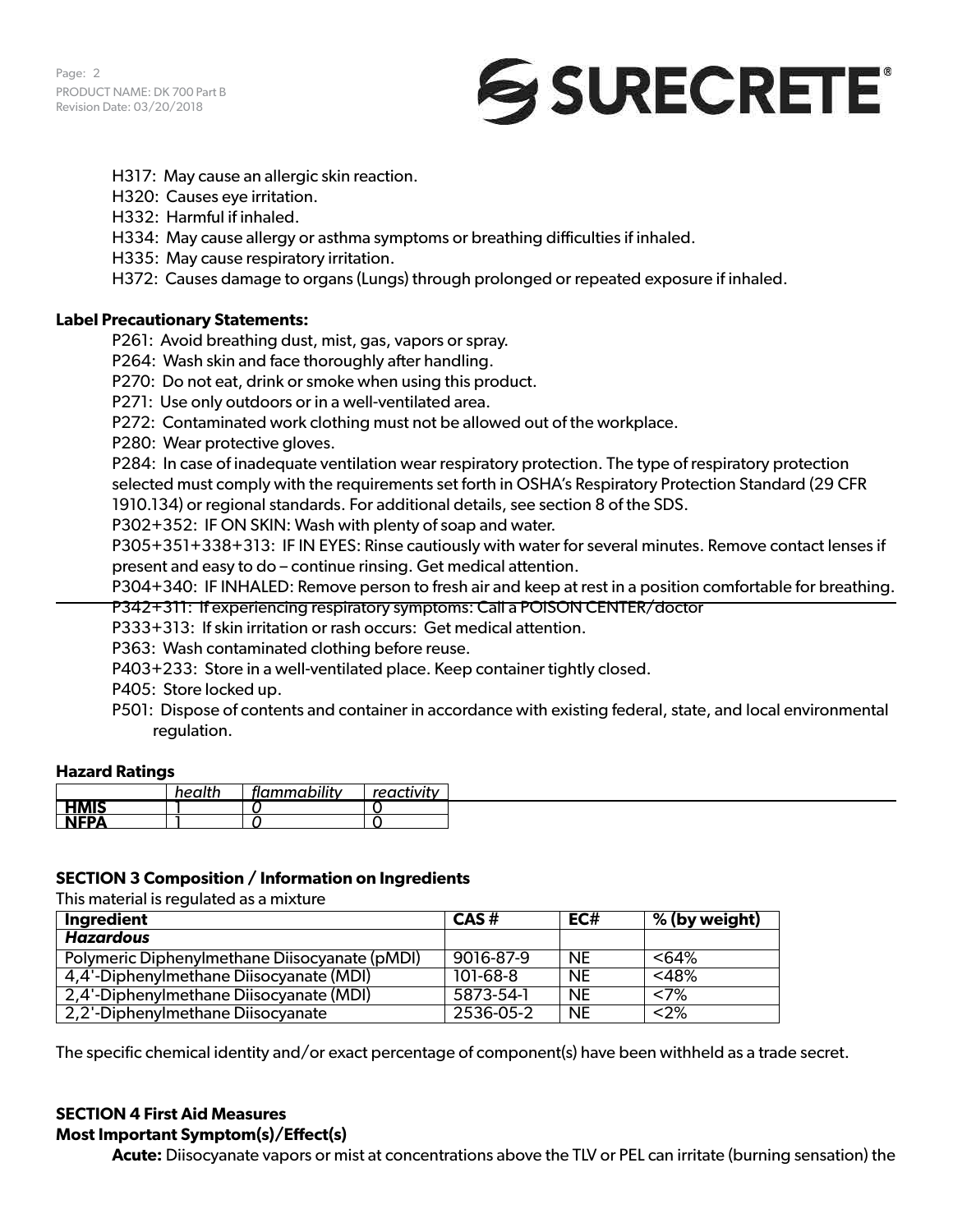

mucous membranes in the respiratory tract (nose, throat, lungs) causing runny nose, sore throat, coughing, chest discomfort, shortness of breath and reduced lung function (breathing obstruction). Per-sons with a preexisting, nonspecific bronchial hyper reactivity can respond to concentrations below the TLV or PEL with similar symptoms as well as asthma attack or asthma-like symptoms. Exposure well above the TLV or PEL may lead to bronchitis, bronchial spasm and pulmonary edema (fluid in lungs). Chemical or hypersensitivity pneumonitis, with flu-like symptoms (e.g., fever, chills), has also been reported. These symptoms can be delayed up to several hours after exposure. These effects are usually reversible.

Causes skin irritation with symptoms of reddening, itching, and swelling. Persons previously sensitized can experience allergic skin reaction with symptoms of reddening, itching, swelling, and rash. Cured material is difficult to remove. Contact with MDI can cause discoloration.

Causes eye irritation with symptoms of reddening, tearing, stinging, and swelling. May cause temporary corneal injury. Vapor or aerosol may cause irritation with symptoms of burning and tearing.

May cause eye irritation with symptoms of reddening, tearing, stinging, and swelling. May cause temporary corneal injury. Vapor or aerosol may cause irritation with symptoms of burning and tearing.

May cause irritation of the digestive tract; Symptoms may include abdominal pain, nausea, vomiting, and diarrhea.

**Delayed:** Symptoms affecting the respiratory tract can also occur several hours after overexposure.

**Eye Contact:** In case of contact, immediately flush eyes with plenty of water for at least 15 minutes. Use lukewarm water if possible. Use fingers to ensure that eyelids are separated and that the eye is being irrigated. Then remove contact lenses, if easily removable, and continue eye irrigation for not less than 15 minutes. Get medical attention if irritation develops.

**Skin Contact:** Immediately remove contaminated clothing and shoes. Wash off with soap and water. Use lukewarm water if possible. Wash contaminated clothing before reuse. For severe exposures, immediately get under safety shower and begin rinsing. Get medical attention if irritation develops and persists.

**Inhalation:** Move to an area free from further exposure. Extreme asthmatic reactions that may occur in sensitized persons can be life threatening. Get medical attention immediately. Administer oxygen or artificial respiration as needed. Asthmatic symptoms may develop and may be immediate or delayed up to several hours.

**Ingestion:** Do NOT induce vomiting. Wash mouth out with water. Do not give anything by mouth to an unconscious person. Get medical attention.

#### **Notes to Physician:**

*Eyes:* Stain for evidence of corneal injury. If cornea is burned, instill antibiotic/steroid preparation as needed. Workplace vapors could produce reversible corneal epithelial edema impairing vision. *Skin:* This compound is a skin sensitizer. Treat symptomatically as for contact dermatitis or thermal burn. *Ingestion:* Treat symptomatically. There is no specific antidote. Inducing vomiting is contraindicated because of the irritating nature of the compound.

*Inhalation:* Treatment is essentially symptomatic. An individual having a dermal or pulmonary sensitization reaction to this material should be removed from further exposure to any diisocyanate.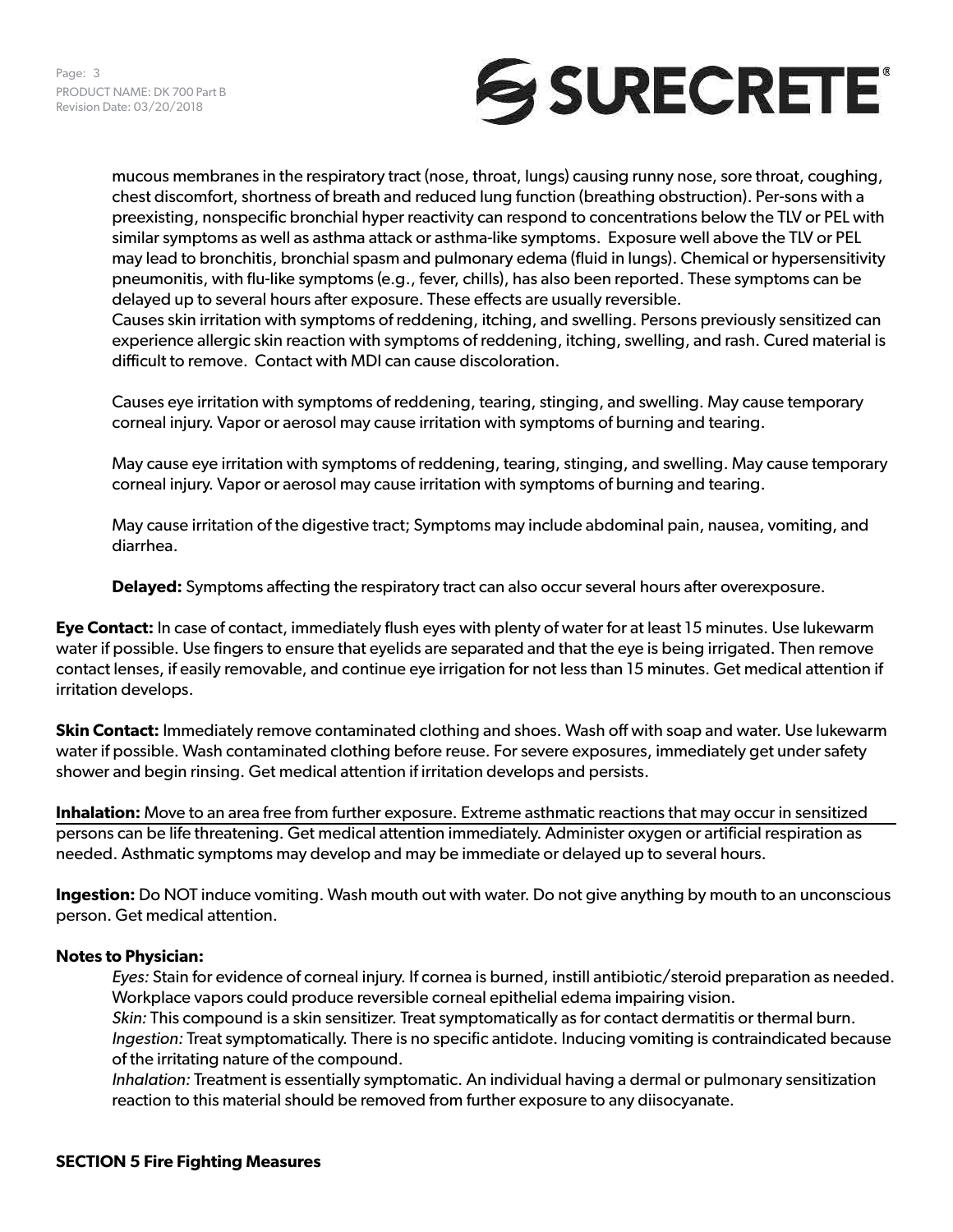Page: 4 PRODUCT NAME: DK 700 Part B Revision Date: 03/20/2018



**Suitable Extinguishing Media:** Dry chemical, Carbon dioxide (CO<sub>2</sub>), Foam, water spray for large fires.

### **Unsuitable Extinguishing Media:** High volume water jet.

**Fire Fighting Procedure:** Firefighters should wear NFPA compliant structural firefighting protective equipment, including self-contained breathing apparatus and NFPA compliant helmet, hood, boots and gloves. Avoid contact with product. Decontaminate equipment and protective clothing prior to reuse. During a fire, isocyanate vapors and other irritating, highly toxic gases may be generated by thermal decomposition or combustion. Exposure to heated diisocyanate can be extremely dangerous.

**Hazardous Decomposition Products:** By Fire and High Heat: Carbon dioxide (CO2), carbon monoxide (CO), oxides of nitrogen (NOx), dense black smoke, Hydrogen cyanide, Isocyanate, Isocyanic Acid, Other undetermined compounds

**Unusual Fire/Explosion Hazards:** Closed container may forcibly rupture under extreme heat or when contents are contaminated with water ( $CO<sub>2</sub>$  formed). Use cold-water spray to cool fire-exposed containers to minimize the risk of rupture. Large fires can be extinguished with large volumes of water applied from a safe distance, since reaction between water and hot diisocyanate can be vigorous.

# **SECTION 6 Accidental Release Measures**

**Spill and Leak Procedures:** Implement site emergency response plan. Evacuate non-emergency personnel. The magnitude of the evacuation depends upon the quantity released, site conditions, and the ambient temperature. Isolate the area and prevent access of unauthorized personnel. Notify management. Call CHEMTREC at 1-800-424- 9300 for assistance and advice. Wear necessary personal protective equipment (PPE) as specified in the SDS or the site emergency response plan. Ventilate and remove ignition sources. Control the source of the leak. Contain the released material by damming, diking, retaining, or diverting into an appropriate containment area. Absorb or pump off as much of the spilled material as possible. When using absorbent, completely cover the spill area with suitable absorbent material (e.g., vermiculite, kitty litter, Oil-Dri®, etc…). Allow for the absorbent material to absorb the spilled liquid. Shovel the absorbent material into an approved metal container (i.e., 55-gallon salvage drum). Do not fill the container more than 2/3 full to allow for expansion, and do not tighten the lid on the container. Repeat application of absorbent material until all liquid has been removed from the surface.

Decontaminate the spill surface area using a neutralization solution (see list of solutions on the SDS); scrubbing the surface with a broom or brush helps the decontamination solution to penetrate into porous surfaces. Wait at least 15 minutes after first application of the neutralization solution. Cover the area with absorbent material and shovel this into an approved metal container. Check for residual surface contamination using Swype® test kits, available from Colorimetric Laboratories, Inc. (CLI) at 847-803-3737. If the Swype® test pad demonstrates that isocyanate remains on the surface (red color on pad), repeat applications of neutralization solution, with scrubbing, followed by absorbent until the surface is decontaminated (no color change on Swype® pad). Apply lid loosely to metal waste container (do not tighten the lid because carbon dioxide gas and heat can be generated from the neutralization process). With the lid still loosely in place, move the container to an isolated, well-ventilated area to allow release of carbon dioxide. After 72 hours, seal the container, and properly dispose of the waste material and any contaminated equipment (i.e., broom or brush) in accordance with existing federal, state and local regulations.

**Additional Spill Procedures/Neutralization:** Products or product mixtures that have been shown to be effective neutralization solutions for decontaminating surfaces, tools, or equipment that have been in contact with an isocyanate includes: Products available through industrial suppliers: Spartan Chemical Company: 1-800-537-8990: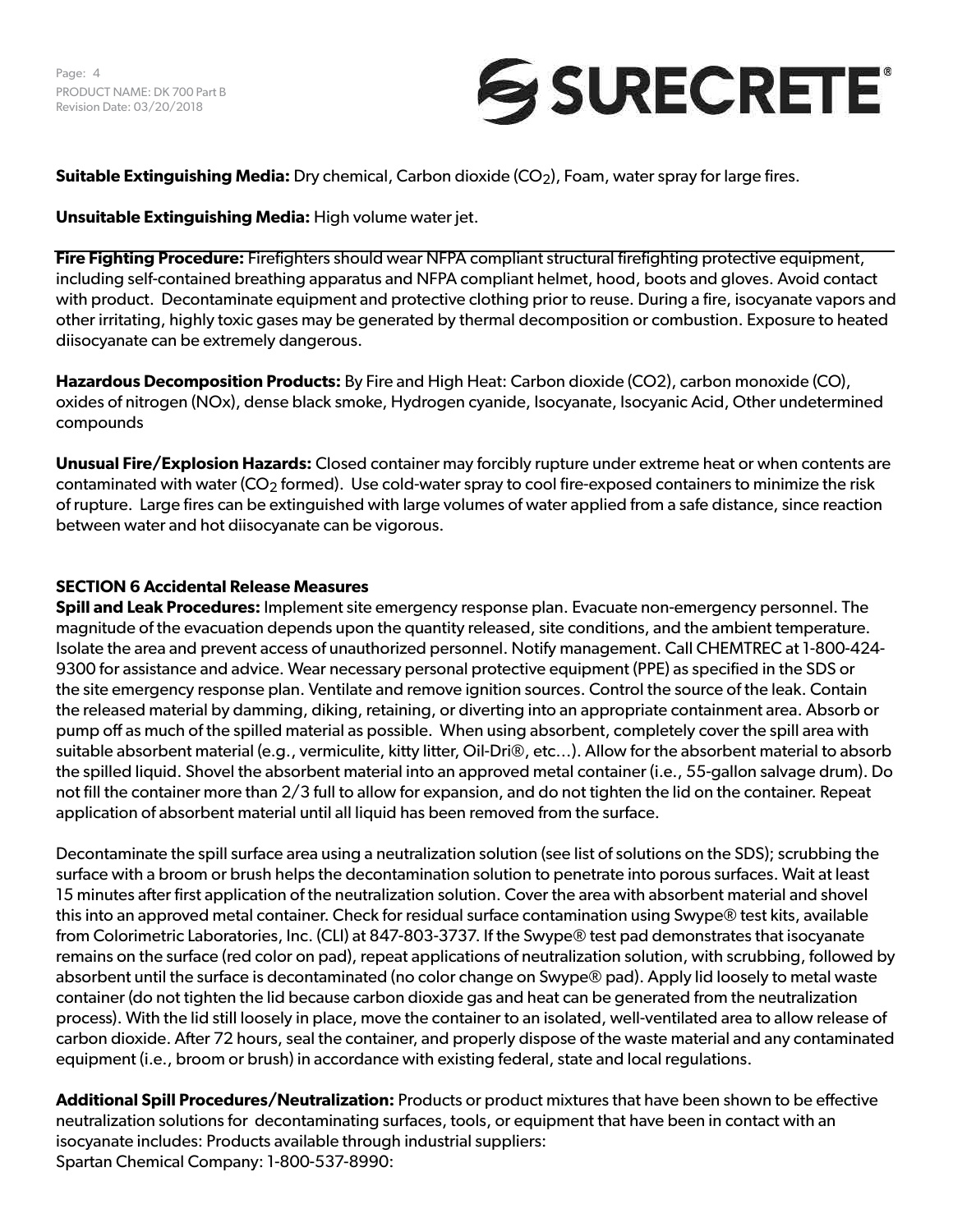Page: 5 PRODUCT NAME: DK 700 Part B Revision Date: 03/20/2018



• Spartan® ShineLine Emulsifier Plus

• Spartan® SC-200 Heavy Duty Cleaner

Colorimetric Laboratories, Inc. (CLI): 1-847-803-3737

• Isocyanate Decontamination Solution

A mixture of 80% water, 20% non-ionic surfactant (e.g. Plurafac SL-62, Tergitol TMN-10). Mix equal amounts of the following:

- Mineral spirits (80%), VM&P Naphtha (15%), and household detergent (5%), and
- A 50-50 mixture of monoethanolamine and water

In a separate container, blend the two solutions in a 1:1 ratio by volume. Immediately prior to applying this blended neutralization solution onto the contaminated surface area, mix or agitate the container to help ensure uniform mixing of the ingredients.

If the above products are not available, the following products can be obtained through retail outlets:

- ZEP® Commercial Heavy-Duty Floor Stripper
- Greased Lightning® Super Strength Cleaner and Degreaser
- EASY OFF® Grill and Oven Cleaner or EASY OFF® Fume Free Oven Cleaner
- A mixture of 50% Simple Green® Pro HD Heavy-Duty Cleaner and 50% household ammonia
- A mixture of 90% Fantastic® Heavy Duty All Purpose Cleaner and 10% household ammonia.

Note: Always wear proper PPE when cleaning up an isocyanate spill and using a neutralization solution. It may take two or more applications of the neutralization solution to decontaminate the surface. Check for residual surface contamination using a surface wipe method such as the CLI Swype® pad.

# **SECTION 7 Handling and Storage**

**Handling/Storage Precautions:** Do not breathe vapors, mists, or dusts. Use adequate ventilation to keep airborne isocyanate levels below the exposure limits. Wear respiratory protection if material is heated, sprayed, used in a confined space, or if the exposure limit is exceeded. Warning properties (irritation of the eyes, nose and throat or odor) are not adequate to prevent overexposure from inhalation. This material can produce asthmatic sensitization upon either single inhalation exposure to a relatively high concentration or upon repeated inhalation exposures to lower concentrations. Individuals with lung or breathing problems or prior allergic reactions to isocyanates must not be exposed to vapor or spray mist. Avoid contact with skin and eyes. Wear appropriate eye and skin protection. Wash thoroughly after handling. Do not breathe smoke and gases created by overheating or burning this material. Decomposition products can be highly toxic and irritating. Store in tightly closed containers to prevent moisture contamination. Do not reseal if contamination is suspected.

**Storage Period:** 6 Months @ 25 °C (77 °F): after receipt of material by customer.

# **Storage Temperature**

**Minimum:** 10 °C (50 °F) **Maximum:** 30 °C (86 °F)

**Storage Conditions:** Store separate from food products.

**Employee education and training in the safe use and handling of this product are required under the OSHA Hazard Communication Standard 29 CFR 1910.1200.**

**Substances to Avoid:** Water, Amines, Strong bases, Alcohols, Copper alloys.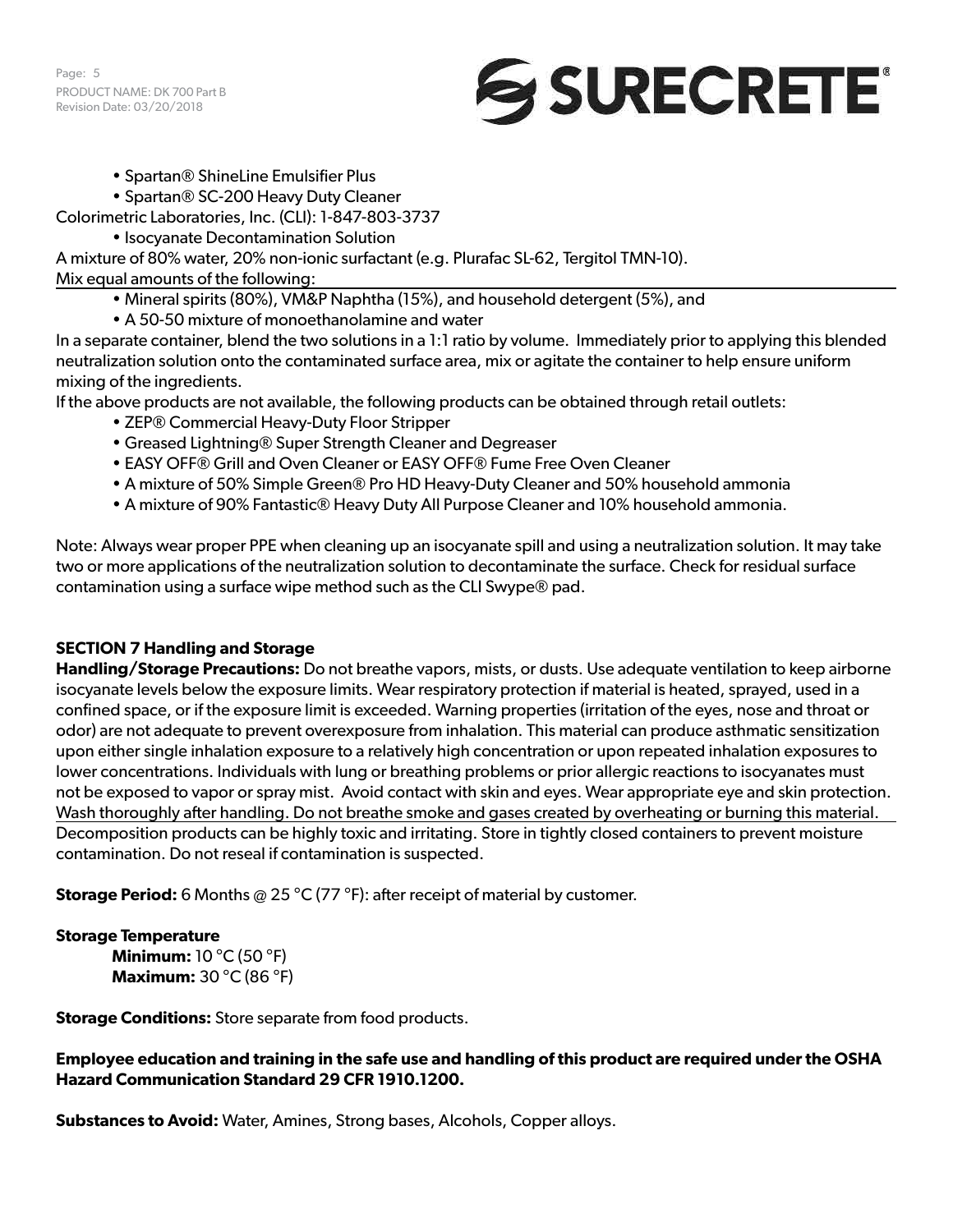Page: 6 PRODUCT NAME: DK 700 Part B Revision Date: 03/20/2018



#### **SECTION 8 Exposure Control / Personal Protection 4,4'-Diphenylmethane Diisocyanate (MDI) (101-68-8)**

*US. ACGIH Threshold Limit Values*  Time Weighted Average (TWA): 0.005 ppm

*US. OSHA Table Z-1 Limits for Air Contaminants (29 CFR 1910.1000)* Ceiling Limit Value:  $0.02$  ppm,  $0.2$  mg/m<sup>3</sup>

Any component which is listed in section 3 and is not listed in this section does not have a known ACGIH TLV, OSHA PEL or supplier recommended occupational exposure limit.

**Industrial Hygiene/Ventilation Measures:** Local exhaust should be used to maintain levels below the TLV whenever MDI is heated, sprayed, or aerosolized. Standard reference sources regarding industrial ventilation (e.g., ACGIH Industrial Ventilation Manual) should be consulted for guidance about adequate ventilation. To ensure that published exposure limits have not been ex-ceeded, monitoring for airborne diisocyanate should become part of the overall employee exposure characteriza-tion program. NIOSH, OSHA, Bayer, and others have developed sampling and analytical methods. Bayer methods can be made available, upon request.

**Respiratory Protection:** Airborne MDI concentrations greater than the ACGIH TLV-TWA (TLV) or OSHA PEL-C (PEL) can occur in inadequate-ly ventilated environments when MDI is sprayed, aerosolized, or heated. In such cases, respiratory protection must be worn. The type of respiratory protection selected must comply with the requirements set forth in OSHA's Respiratory Protection Standard (29 CFR 1910.134). The type of respiratory protection available includes (1) an atmosphere-supplying respirator such as a self-contained breathing apparatus (SCBA) or a supplied air respi-rator (SAR) in the positive pressure or continuous flow mode, or (2) an air-purifying respirator (APR). If an APR is selected then (a) the cartridge must be equipped with an end-of-service life indicator (ESLI) certified by NIOSH, or(b) a change out schedule, based on objective information or data that will ensure that the cartridges are changed out before the end of their service life, must be developed and implemented. The basis for the change out schedule must be described in the written respirator program. Further, if an APR is selected, the airborne diisocyanate concentration must be no greater than 10 times the TLV or PEL. The recommended APR cartridge is an organic vapor/particulate filter combination cartridge (OV/P100).

**Hand Protection:** Gloves should be worn. Nitrile rubber gloves showed excellent resistance. Butyl rubber, neoprene and PVC are also effective.

**Eye Protection:** When directly handling liquid product, eye protection is required. Examples of eye protection include a chemical safety goggle, or chemical safety goggle in combination with a full face shield when there is a greater risk of splash.

**Skin Protection:** Avoid all skin contact. Depending on the conditions of use, cover as much of the exposed skin area as possible with appropriate clothing to prevent skin contact. Animal tests and other research indicate that skin contact with MDI can play a role in causing isocyanate sensitization and respiratory reaction., This data reinforces the need to prevent direct skin contact with isocyanates.

**Medical Surveillance:** All applicants who are assigned to an isocyanate work area should undergo a pre-placement medical evaluation. A history of eczema or respiratory allergies such as hay fever, are possible reasons for medical exclusion from isocya-nate areas. Applicants who have a history of adult asthma should be restricted from work with isocyanates. Appli-cants with a history of prior isocyanate sensitization should be excluded from further work with isocyanates. A comprehensive annual medical surveillance program should be instituted for all employees who are potentially exposed to diisocyanates. Once a worker has been diagnosed as sensitized to any isocyanate, no further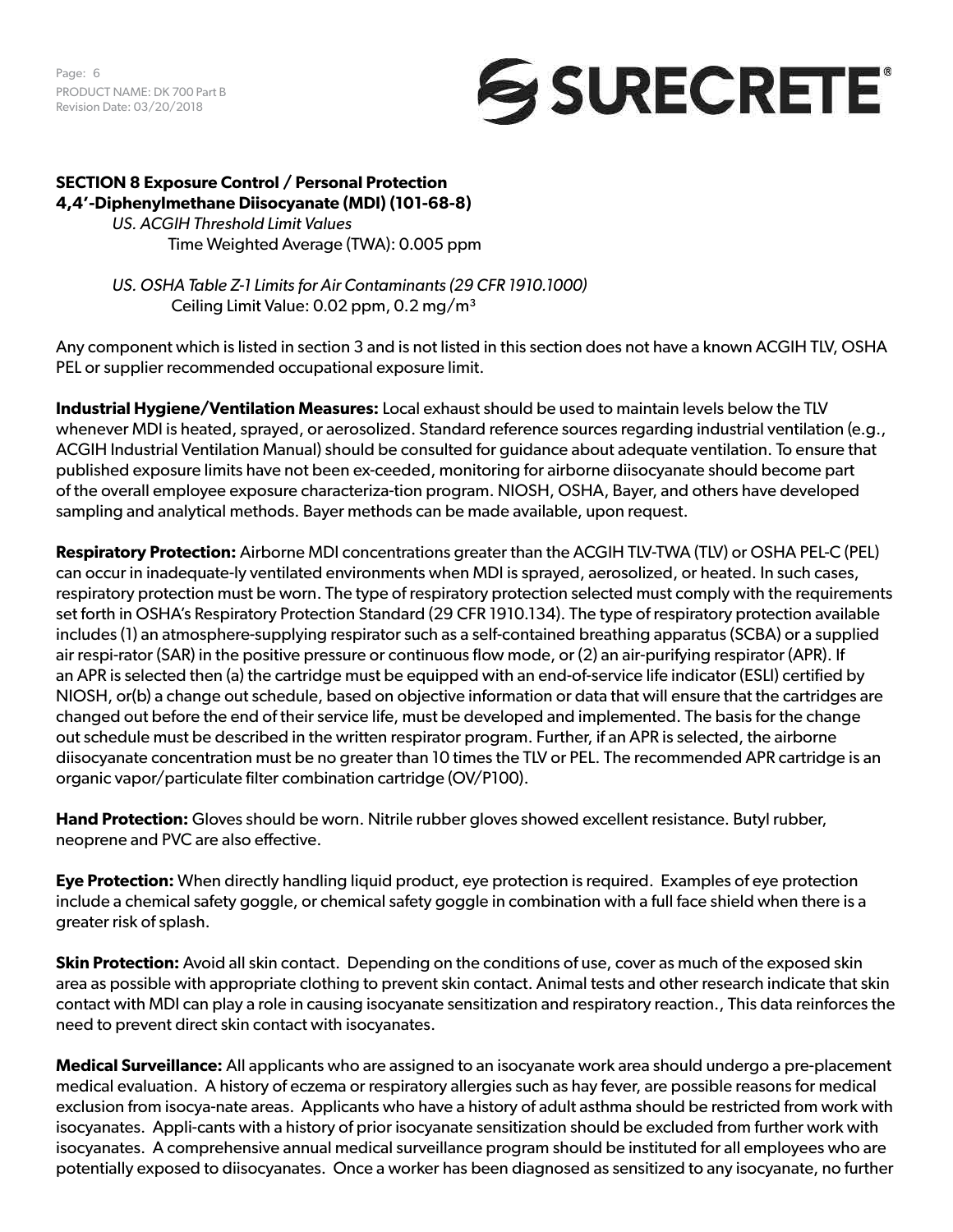Page: 7 PRODUCT NAME: DK 700 Part B Revision Date: 03/20/2018



exposure can be permitted. Refer to the Bayer pamphlet (Medical Surveillance Program for Isocyanate Workers) for addi-tional guidance.

**Additional Protective Measures:** Emergency showers and eye wash stations should be available. Educate and train employees in the safe use and handling of this product. Follow all label instructions.

#### **SECTION 9 Physical and Chemical Properties General**

State of Matter: Liquid Color: Brown Odor: Musty Odor Threshold: No Data Available

#### **Safety Data**

pH: No Data Available Boiling Point: Approximately 208 °C (406.4 °F) Flash Point: 198 °C (388.4 °F) (ASTM D 93) Evaporation Rate: No Data Available Lower Explosion Limit: No Data Available Upper Explosion Limit: No Data Available Vapor Pressure: < 0.0001 mmHg @ 25 °C (77 °F) Vapor Density: No Data Available Density: 1.234 g/cm<sup>3</sup> @ 20 °C (68 °F) Relative Vapor Density: No Data Available Specific Gravity: 1.24 @ 25 °C (77 °F) Solubility in Water: Insoluble - Reacts slowly with water to liberate CO2 gas Partition Coefficient: octanol/water: No Data Available Auto-ignition Temperature: No Data Available Decomposition Temperature: No Data Available Dynamic Viscosity: 150 - 250 mPa.s @ 25 °C (77 °F) Kinematic Viscosity: No Data Available Bulk Density: 1,234 kg/m³ Molecular Weight: 500 For the polyisocyanate Self-Ignition: Not applicable

# **SECTION 10 Stability and Reactivity**

**Hazardous Reactions:** Contact with moisture, other materials that react with isocyanates, or temperatures above 350 °F (177 °C), may cause polymerization.

**Stability:** Stable under normal conditions of use and storage.

**Materials to Avoid:** Water, Amines, Strong bases, Alcohols, Copper alloys.

**Conditions to Avoid:** Avoid heat, flames, sparks and other sources of ignition. Avoid contact with moisture / water.

#### **Hazardous Decomposition Products**

**By Fire and High Heat:** Carbon dioxide (CO<sub>2</sub>), carbon monoxide (CO), oxides of nitrogen (NOx), dense black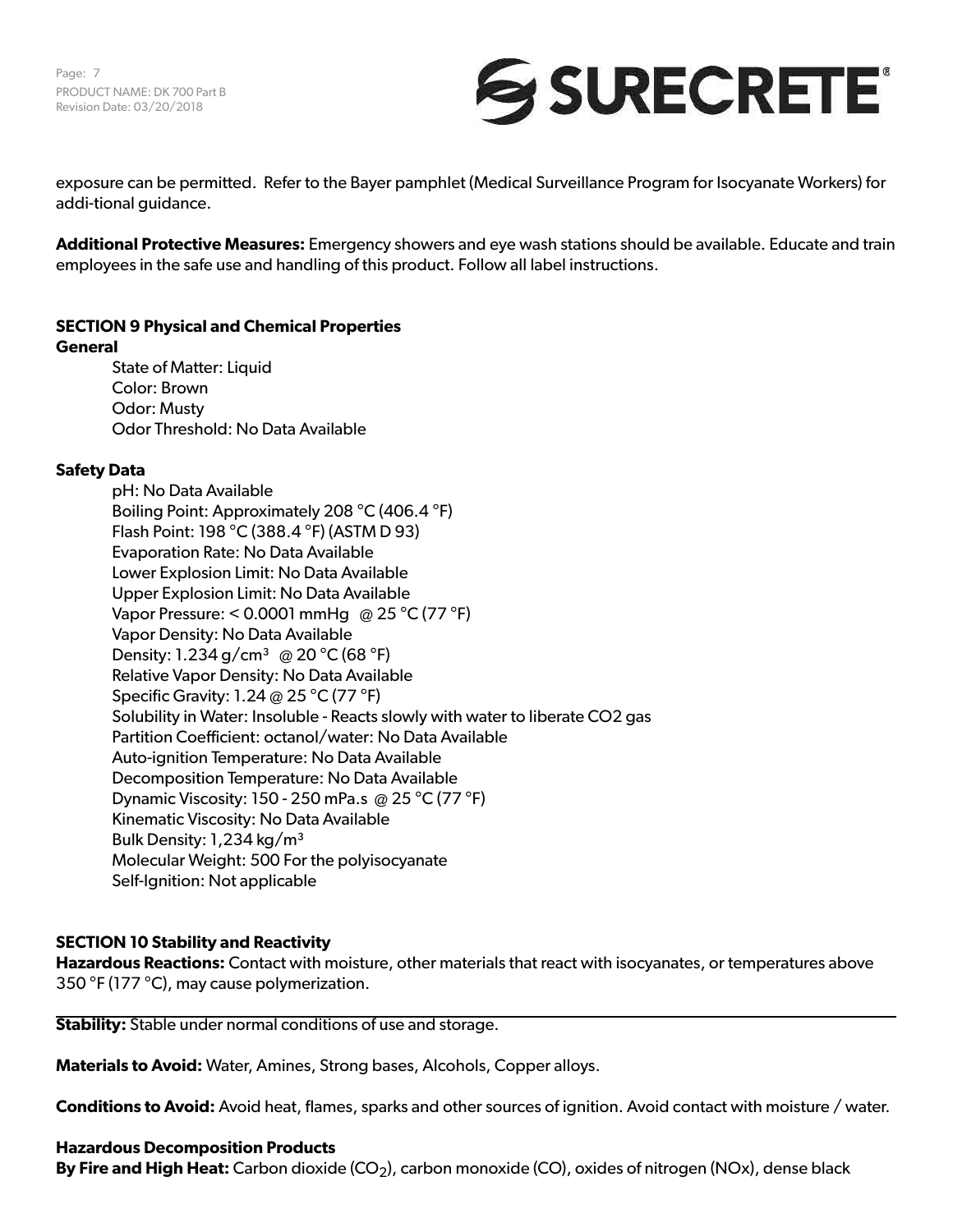Page: 8 PRODUCT NAME: DK 700 Part B Revision Date: 03/20/2018



smoke, Hydrogen cyanide, Isocyanate, Isocyanic Acid, Other undetermined compounds.

#### **SECTION 11 Toxicological Information**

**Likely Routes of Exposure:** Skin Contact, Inhalation, Eye Contact

#### **Health Effects and Symptoms**

**Acute:** Diisocyanate vapors or mist at concentrations above the TLV or PEL can irritate (burning sensation) the mucous membranes in the respiratory tract (nose, throat, lungs) causing runny nose, sore throat, coughing, chest discomfort, shortness of breath and reduced lung function (breathing obstruction). Persons with a preexisting, nonspecific bronchial hyper reactivity can respond to concentrations below the TLV or PEL with similar symptoms as well as asthma attack or asthma-like symptoms. Exposure well above the TLV or PEL may lead to bronchitis, bronchial spasm and pulmonary edema (fluid in lungs). Chemical or hypersensitivity pneumonitis, with flu-like symptoms (e.g., fever, chills), has also been reported. These symptoms can be delayed up to several hours after exposure. These effects are usually reversible.

Causes skin irritation with symptoms of reddening, itching, and swelling. Persons previously sensitized can ex-perience allergic skin reaction with symptoms of reddening, itching, swelling, and rash. Cured material is diffi-cult to remove. Contact with MDI can cause discoloration.

Causes eye irritation with symptoms of reddening, tearing, stinging, and swelling. May cause temporary corneal injury. Vapor or aerosol may cause irritation with symptoms of burning and tearing.

May cause irritation of the digestive tract. Symptoms may include abdominal pain, nausea, vomiting, and diar-rhea.

**Chronic:** As a result of previous repeated overexposures or a single large dose, certain individuals may devel-op sensitization to isocyanates (asthma or asthma-like symptoms) that may cause them to react to a later ex-posure to isocyanates at levels well below the TLV or PEL. These symptoms, which can include chest tightness, wheezing, cough, shortness of breath or asthmatic attack, could be immediate or delayed up to several hours after exposure. Extreme asthmatic reactions can be life threatening. Similar to many non-specific asthmatic responses, there are reports that once sensitized an individual can experience these symptoms upon expo-sure to dust, cold air or other irritants. This increased lung sensitivity can persist for weeks and in severe cases for several years. Sensitization can be permanent. Chronic overexposure to isocyanates has also been report-ed to cause lung damage (including fibrosis, decrease in lung function) that may be permanent.

Prolonged contact with skin can cause reddening, swelling, rash, and, in some cases, skin sensitization. Animal tests and other research indicate that skin contact with MDI can play a role in causing isocyanate sensitization and respiratory reaction. This data reinforces the need to prevent direct skin contact with isocyanates

**Delayed:** Symptoms affecting the respiratory tract can also occur several hours after overexposure.

**Toxicity Data for Urethane Primer (Part B).** Data based on polymeric MDI (a mixture of monomers and higher molecular weight oligomers).

**Acute Oral Toxicity**  LD50: > 2000 mg/kg (rat, male/female)

**Acute Inhalation Toxicity**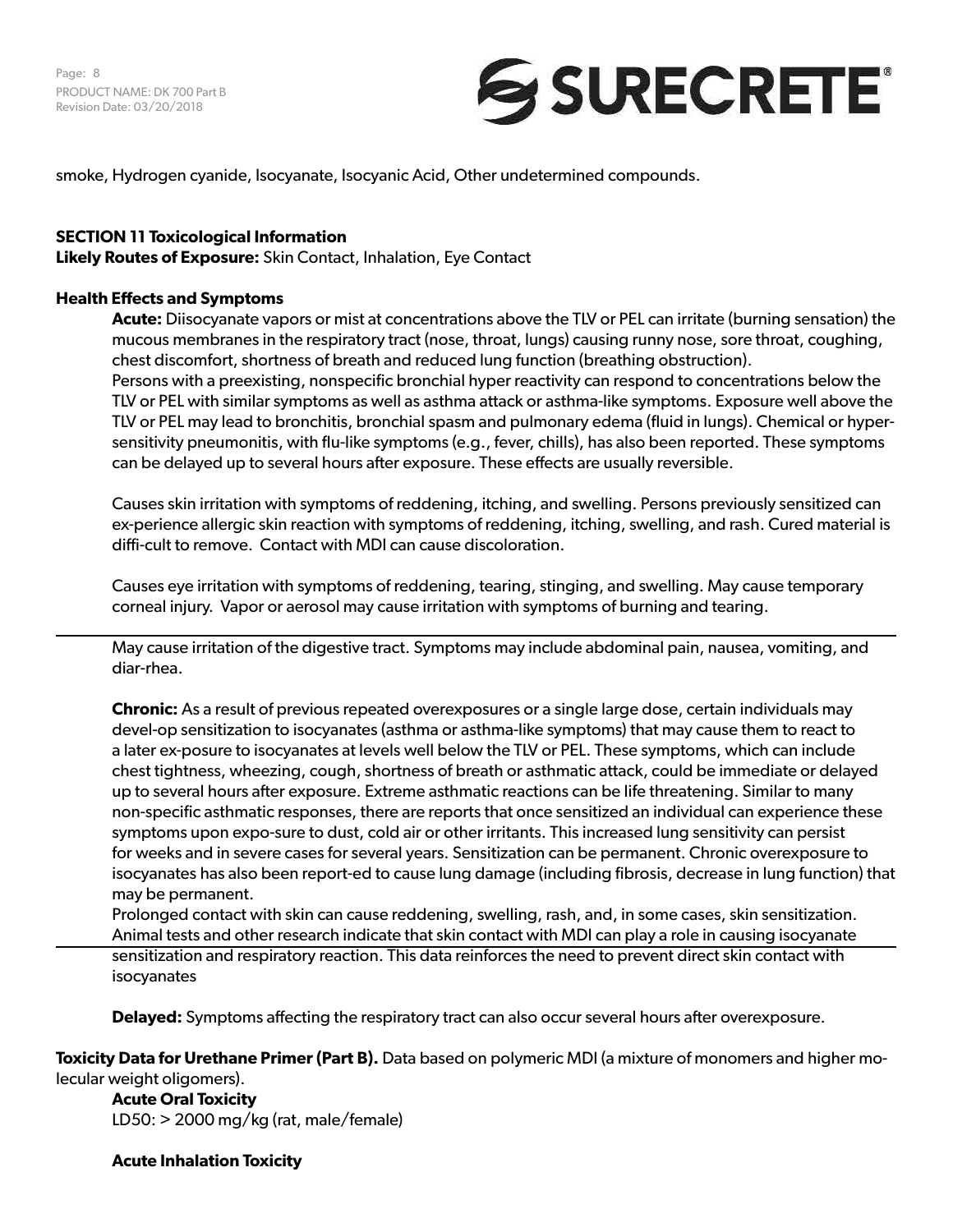Page: 9 PRODUCT NAME: DK 700 Part B Revision Date: 03/20/2018



# LC50: 0.49 mg/l, 490, 4 h (rat)

The test atmosphere generated in the animal study is not representative of workplace environments, how the substance is placed on the market, and how it can reasonably be expected to be used. Therefore, the test result cannot be directly applied for the purpose of assessing hazard. Based on the weight of the evidence, a modified classification for acute inhalation toxicity is justified.

# **Acute Dermal Toxicity**

LD50: > 9400 mg/kg (rabbit, male/female) (OECD Test Guideline 402)

# **Skin Irritation**

rabbit, slight irritant

# **Repeated Dose Toxicity**

90 Days, inhalation: NOAEL: 1 mg/m3, (rat, Male/Female, 6 hrs/day 5 days/week) Irritation to lungs and nasal cavity.

2 years, inhalation: NOAEL: 0.2, (rat, Male/Female, 6 hrs/day 5 days/week) Irritation to lungs and nasal cavi-ty.

# **Mutagenicity**

Genetic Toxicity in Vitro: Bacterial - gene mutation assay: negative (Salmonella typhimurium, Metabolic Activation: with/without)

#### **Carcinogenicity**

rat, Male/Female, inhalation, 2 Years, 6 hrs/day 5 days/week,

Polymeric MDI has been classified as IARC Group 3 ("Not classifiable as to its carcinogenicity to humans") (1999) indicating there is inadequate evidence available to describe the carcinogenic potential. Epidemiological studies found no association between isocyanates and cancer. In chronic exposure studies in rodents, pMDI produced tumors only at the highest exposure level of 6 mg/m3. This exposure level is significantly above the TLV for MDI (0.051 mg/m3). Based on the weight of the evidence, a determination of not classified for carcinogenicity is justified.

# **Developmental Toxicity/Teratogenicity**

rat, female, inhalation, gestation days 6-15, 6 hrs/day, NOAEL (teratogenicity): 12 mg/m3, NOAEL (maternal): 4 mg/m3 No Teratogenic effects observed at doses tested., Fetotoxicity seen only with maternal toxicity.

# **Toxicity Data for Polymeric Diphenylmethane Diisocyanate (pMDI)**

See data above for polymeric MDI

# **Toxicity Data for 4,4'-Diphenylmethane Diisocyanate (MDI)**

#### **Acute Oral Toxicity**

LD50: > 7616 mg/kg (rat) (OECD Test Guideline 401)

# **Acute Inhalation Toxicity**

LC50: 0.368 mg/l, 4 h (rat, male) (OECD Test Guideline 403)

The test atmosphere generated in the animal study is not representative of workplace environments, how the substance is placed on the market, and how it can reasonably be expected to be used. Therefore, the test result cannot be directly applied for the purpose of assessing hazard. Based on the weight of the evi-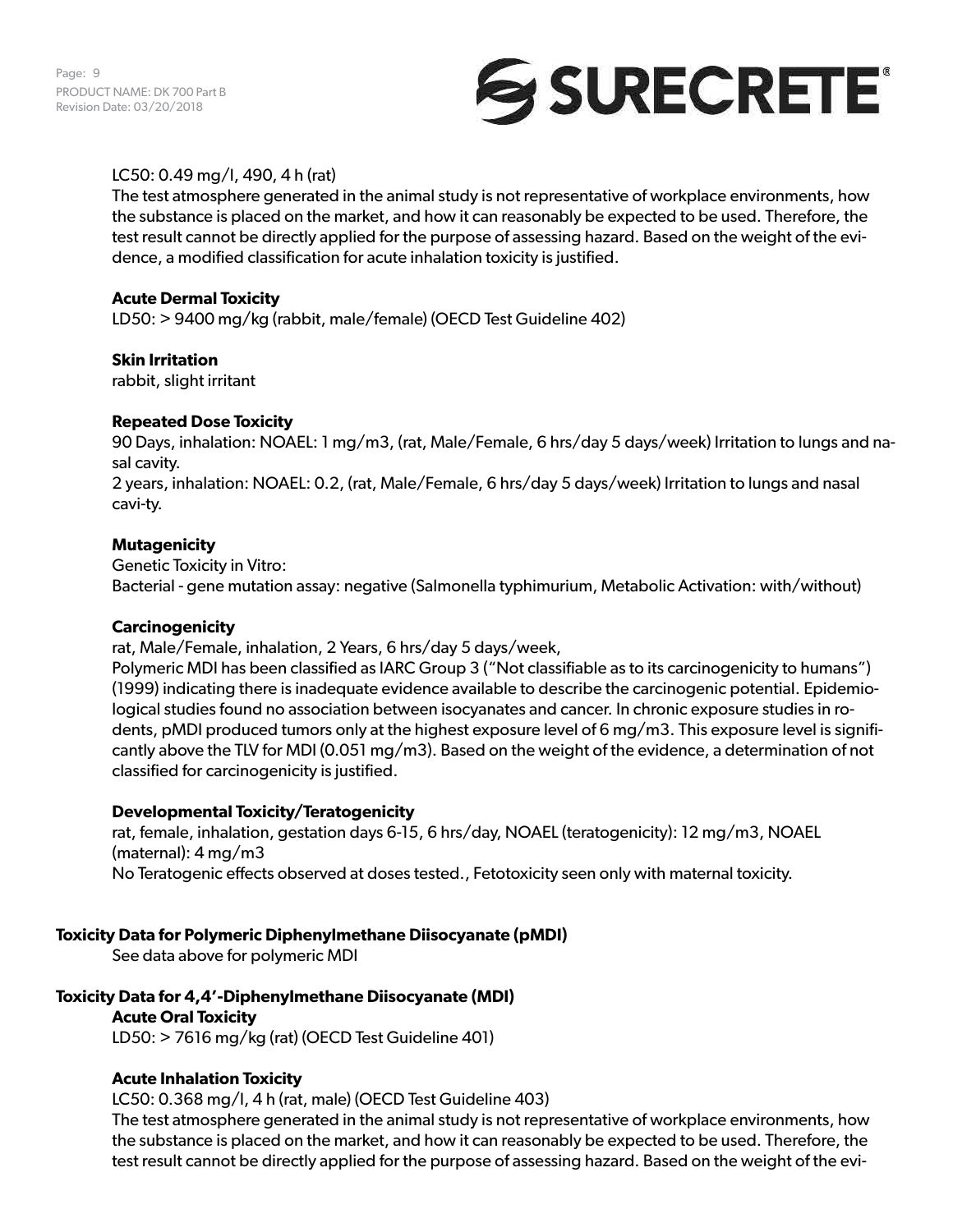Page: 10 PRODUCT NAME: DK 700 Part B Revision Date: 03/20/2018



dence, a modified classification for acute inhalation toxicity is justified

#### **Acute Dermal Toxicity**

LD50: > 9400 mg/kg (rabbit, male/female) (OECD Test Guideline 402) Studies of a comparable product.

#### **Skin Irritation**

rabbit, Draize Test, Slightly irritating Human, irritating

#### **Eye Irritation**

rabbit, Draize Test, Slightly irritating Human, irritating

#### **Sensitization**

Skin sensitization (local lymph node assay (LLNA)): positive (mouse, OECD Test Guideline 429) Respiratory sensitization: positive (guinea pig)

#### **Repeated Dose Toxicity**

90 d, Inhalative: NOAEL: 0.3 mg/m3, (rat, male/female, 6 hours a day, 5 days a week) Human: Irritation to lungs and nasal cavity.

#### **Mutagenicity**

Genetic Toxicity in Vitro: Ames: (Salmonella typhimurium, Metabolic Activation: with/without) Positive and negative results were reported. The use of certain solvents which rapidly hydrolyze diisocyanates is suspected of producing the positive mutagenicity results.

Genetic Toxicity in Vivo: Micronucleus Assay: (mouse) negative

**Micronucleus test:** negative (rat, male, Inhalative (expo-sure period: 3x1h/day over 3 weeks)) negative

#### **Carcinogenicity**

rat, Female, inhalation, 2 Years, 17 hrs/day, 5 days/week, negative

#### **Other Relevant Toxicity Information**

May cause irritation of respiratory tract.

#### **Toxicity Data for 2,4'-Diphenylmethane Diisocyanate (MDI)**

See data above for polymeric

#### **Toxicity Data for 2,2'-Diphenylmethane Diisocyanate**

See data above for polymeric

#### **Carcinogenicity**

No carcinogenic substances as defined by IARC, NTP and/or OSHA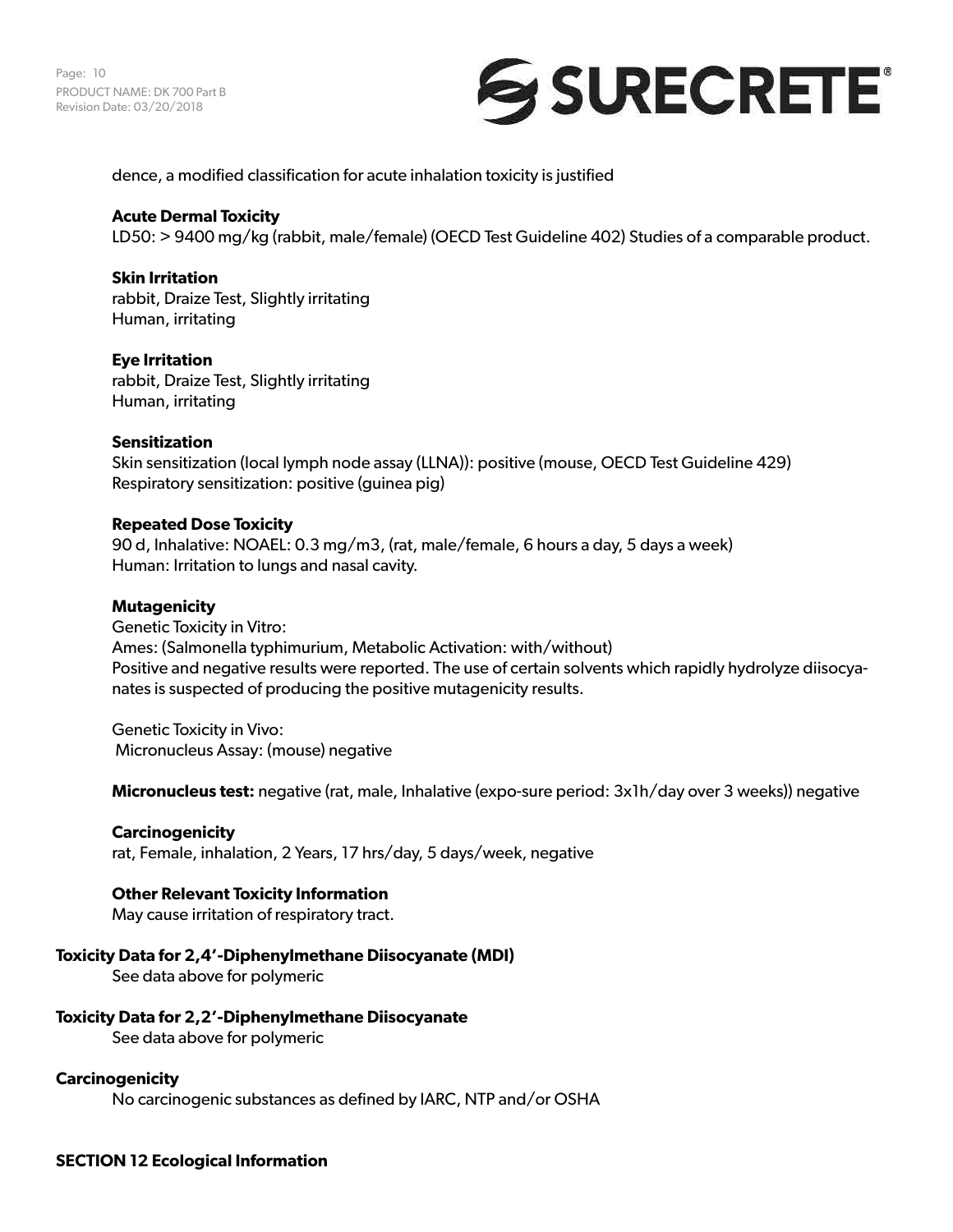Page: 11 PRODUCT NAME: DK 700 Part B Revision Date: 03/20/2018



**Ecological Data for Urethane Primer (Part B).** Ecotoxicity data based on polymeric MDI (a mixture of monomers and higher molecular weight oligomers).

**Biodegradation**  0 %, Exposure time: 28 d, i.e. not degradable aerobic, 0%, Exposure time: 28 d, i.e. not readily degradable

**Bioaccumulation**  Oncorhynchus mykiss (rainbow trout), Exposure time: 112 d, < 1 BCF Does not bioaccumulate.

#### **Acute and Prolonged Toxicity to Fish**  LC50: > 1000 mg/l (Danio rerio (zebra fish), 96 h)

LC50: > 3,000 mg/l (Oryzias latipes (Orange-red killifish), 96h

# **Acute Toxicity to Aquatic Invertebrates**

EC50: > 1000 mg/l (Daphnia magna (Water flea), 48 h)

**Toxicity to Aquatic Plants**  NOEC: 1,640 mg/l, End Point: growth (Green algae (Scenedesmus subspicatus),72 h)

**Toxicity to Microorganisms**  EC50: >100 mg/l, (activated sludge, 3 h)

**Additional Eco toxicological Remarks**  Data is based on the product, including residual monomer.

**Ecological Data for Polymeric Diphenylmethane Diisocyanate (pMDI)**

See data above for polymeric MDI.

**Ecological Data for 4,4'-Diphenylmethane Diisocyanate (MDI) Acute and Prolonged Toxicity to Fish**

LC50: > 500 mg/l (Zebra fish (Brachydanio rerio), 24 h)

# **Acute Toxicity to Aquatic Invertebrates**

EC50: > 500 mg/l (Daphnia magna (Water flea), 24 h)

**Ecological Data for 2,4'-Diphenylmethane Diisocyanate (MDI)**

See data above for polymeric MDI.

# **Ecological Data for 2,2'-Diphenylmethane Diisocyanate**

See data above for polymeric MDI.

# **SECTION 13 Disposal Considerations**

**Waste Disposal Method:** Waste disposal should be in accordance with existing federal, state and local environmental control laws. Incineration is the preferred method.

**Empty Container Precautions:** Empty containers retain product residue; observe all precautions for product. Do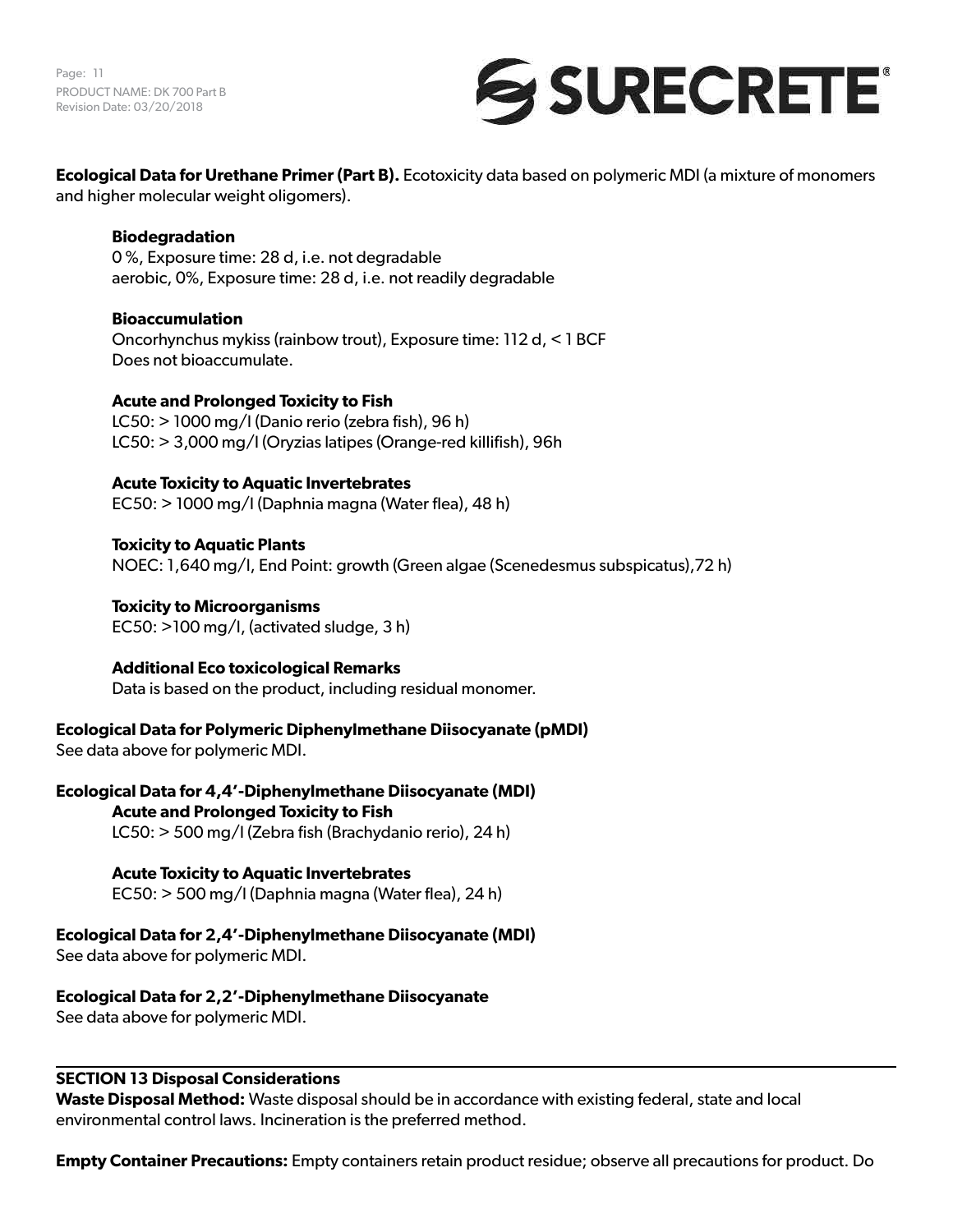Page: 12 PRODUCT NAME: DK 700 Part B Revision Date: 03/20/2018



not heat or cut empty container with electric or gas torch because highly toxic vapors and gases are formed. Do not reuse without thorough commercial cleaning and reconditioning. If container is to be disposed, ensure all product residues are removed prior to disposal.

### **Section 14 Transport Information**

When packaged and shipped in individual containers of less than the Product RQ (reportable quantity i.e. 11,111 lbs. [5,040 kg]), this material ships as non-regulated

**DOT:** This product is not regulated for transport. **ARD/RID:** This product is not regulated for transport. **IMDG:** This product is not regulated for transport. **IATA:** This product is not regulated for transport.

**SECTION 15 Regulatory Information United States Federal Regulations US. Toxic Substances Control Act:** Listed on the TSCA Inventory.

#### **US. EPA CERCLA Hazardous Substances (40 CFR 302) Components:**

4,4'-Diphenylmethane Diisocyanate / Reportable quantity 5,000 lbs. (2,268 kg.)

# **SARA Section 311/312 Hazard Categories:**

Acute Health Hazard Chronic Health Hazard

# **US. EPA Emergency Planning and Community Right-To-Know Act (EPCRA) SARA Title III Section 302 Extremely Hazardous Substance (40 CFR 355, Appendix A) Components:** None

**US. EPA Emergency Planning and Community Right-To-Know Act (EPCRA) SARA Title III Section 313 Toxic Chemicals (40 CFR 372.65) - Supplier Notification Required Components:**

Polymeric Diphenylmethane Diisocyanate 4,4'-Diphenylmethane Diisocyanate (MDI)

# **US. EPA Resource Conservation and Recovery Act (RCRA) Composite List of Hazardous Wastes and Appendix VIII Hazardous Constituents (40 CFR 261):** Under RCRA, it is the responsibility of the person who generates a solid

waste, as defined in 40 CFR 261.2, to determine if that waste is a hazardous waste.

# **State Right-To-Know Information**

The following chemicals are specifically listed by individual states; other product specific health and safety data in other sections of the SDS may also be applicable for state requirements. For details on your regulatory requirements you should contact the appropriate agency in your state.

# **Massachusetts, New Jersey or Pennsylvania Right to Know Substance Lists:**

Polymeric Diphenylmethane Diisocyanate (pMDI) CAS 9016-87-9

4,4'-Diphenylmethane Diisocyanate (MDI) CAS 101-68-8

2,4'-Diphenylmethane Diisocyanate (MDI) CAS 5873-54-1

#### **New Jersey Environmental Hazardous Substances List and/or New Jersey RTK Special Hazardous Substances**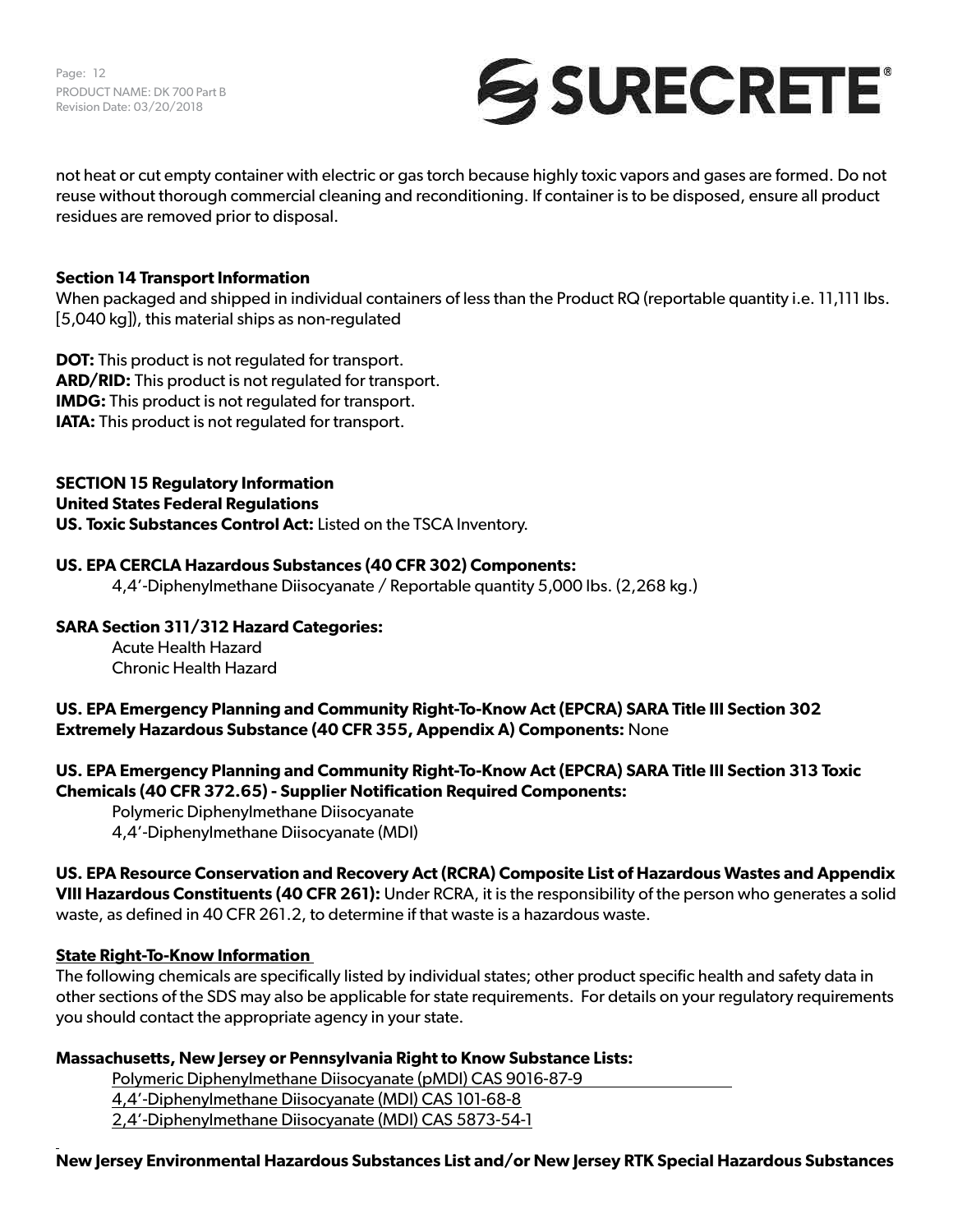

#### **Lists:**

# Polymeric Diphenylmethane Diisocyanate (pMDI) CAS 9016-87-9 4,4'-Diphenylmethane Diisocyanate (MDI) CAS 101-68-8

# **California Prop. 65:**

To the best of our knowledge, this product does not contain any of the listed chemicals, which the state of California has found to cause cancer, birth defects or other reproductive harm.

Based on information provided by our suppliers, this product is considered "DRC Conflict Free" as defined by the SEC Conflict Minerals Final Rule (Release No. 34-67716; File No. S7-40-10; Date: 2012-08-22).

# **SECTION 16 Other Information**

**Recommended restriction:** for use by trained professionals, having read the complete SDS. The handling of products requires appropri-ate protective measures referred to in this SDS. These products are therefore recommended only for use in industrial or trade (commercial) applications. They are not suitable for use in Do-It-Yourself applications.

*To the best of our knowledge the information contained here is accurate. However, neither the above named manufacturer nor any of its distributors assumes any liability whatsoever for the accuracy or the completeness of the information contained herein. Final determination of the suitability of any material is the sole responsibility of the user. All materials may present unknown hazards and should be used with caution. Although certain hazards are described herein, we cannot guarantee that these are the only hazards that exist.*